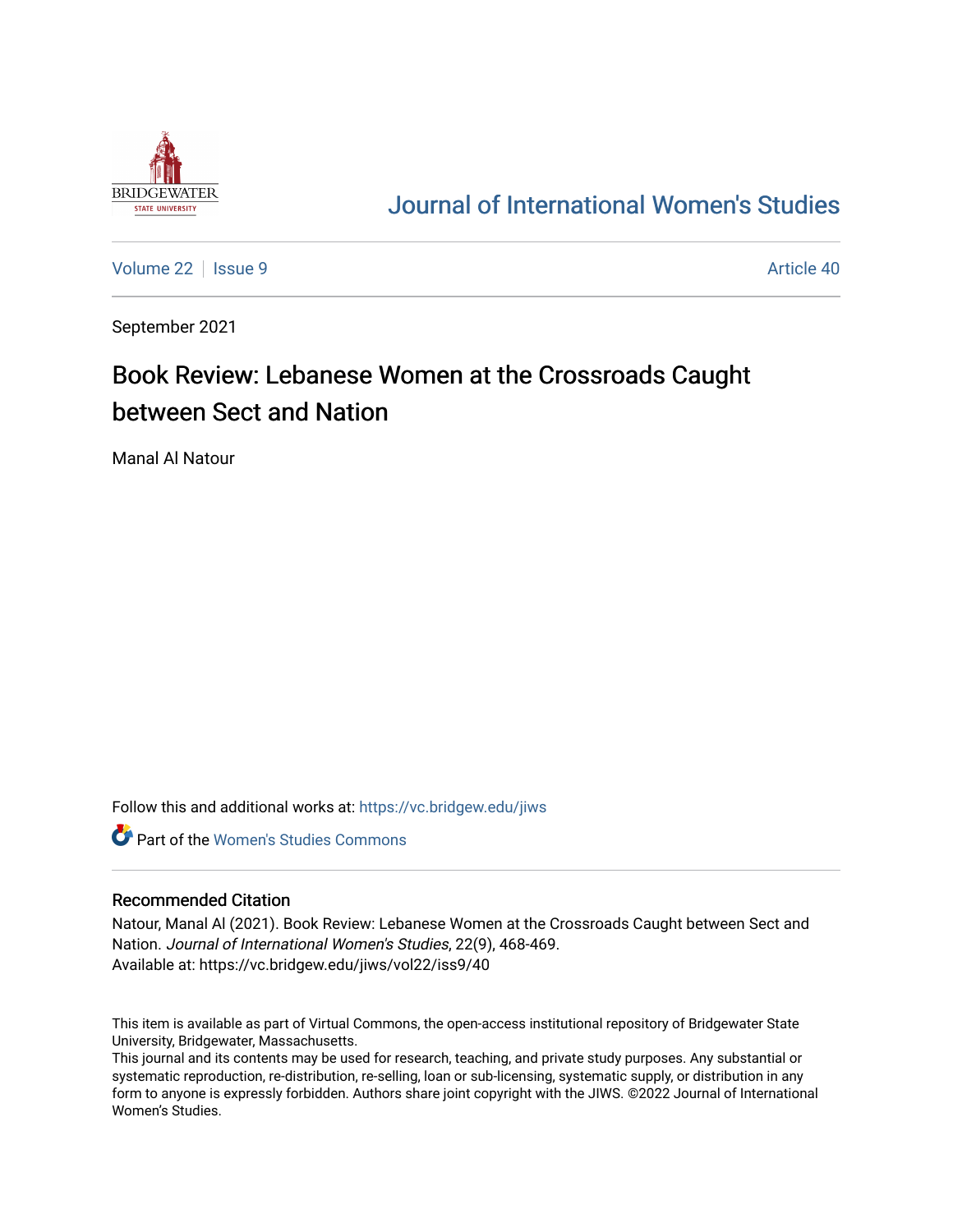Natour: Book Review: Lebanese Women at the Crossroads Caught between Sect and Nation

This journal and its contents may be used for research, teaching and private study purposes. Any substantial or systematic reproduction, re-distribution, re-selling, loan or sub-licensing, systematic supply or distribution in any form to anyone is expressly forbidden. ©2021 Journal of International Women's Studies.

### *Book Review: Lebanese Women at the Crossroads Caught between Sect and Nation[1](#page-1-0)*

## Manal Al Natour[2](#page-1-1)

"Women are caught between sect and nation in Lebanon, due to the dual legal system and relational citizenship rights" (xviii-xix) is the bottom line of Nelia Hyndman-Rizk's book *Lebanese Women at the Crossroads Caught between Sect and Nation* (Lexington 2020). Hyndman-Rizk addresses the challenge to martial freedom for Lebanese women. In Lebanon children and spouses are denied citizenship rights when Lebanese women are married to foreigners; and therefore, they are at risk of statelessness.

The national debate on gender equality and the marriage contract moved Hyndman-Rizk to examine the implications of Lebanon's consociational system of political and legal pluralism for women's rights. In *Lebanese Women at the Crossroads Caught between Sect and Nation,* she specifically asks if secular citizenship is the key to improving women's rights in Lebanon? Using in-person interviews, online surveys, and historical and ethnographic research conducted over a seven-year period, Hyndman-Rizk investigates the centrality of the division between religious and civil law, and gender inequality in Lebanon. She further explores "how women's rights activists sought to transform Lebanese society, politically and socially, to bring about civil rights and women's rights" (xviii). More specifically she looks at the following issues: online/offline activism, the campaign for a domestic violence law, the women's nationality campaign, the women's quota in parliament, intersectional campaigns, such as the #YouStink movement, and the campaign for civil marriage reform.

Building on the social movement literature and the Middle Eastern gender politics literature, *Lebanese Women at the Crossroads Caught between Sect and Nation* situates the research question within the timeframe that corresponds with the Arab Spring and the uprising built on Lebanon's garbage crisis movement of 2015. Hyndman-Rizk addresses how women were in the frontlines of the movement, leading, participating, and promoting nonviolence resistance against corruption and injustice. In her discussion she takes a social movement theory perspective to examine the role of women's movements, within the Arab Spring, and the intersectional nature of women's rights and civil rights campaigns in processes of social change (5).

The book is divided into two major sections. The first part of the book includes an examination of the political and legal origins as well as the foundations of the Lebanese consociational system while the second part addresses the rise of the Lebanese women's movement and a new wave of activism, which accelerated after 2011. In the formation section, Chapter Two provides a historical

468

<span id="page-1-0"></span><sup>1</sup> Hyndman-Rizk, N. (2020). *Lebanese women at the crossroads: caught between sect and nation*. Lanham, Maryland: Lexington Books.

<span id="page-1-1"></span><sup>2</sup> Manal al-Natour is an associate professor of Arabic Studies and Comparative Literature and serves as the Director of Arabic Studies Program, a Faculty Associate of Women's and Gender Studies, and a Faculty Associate

of Humanities Center in the World Languages, Literatures, and Linguistics Department of West Virginia University. Email: manal.alnatour@mail.wvu.edu